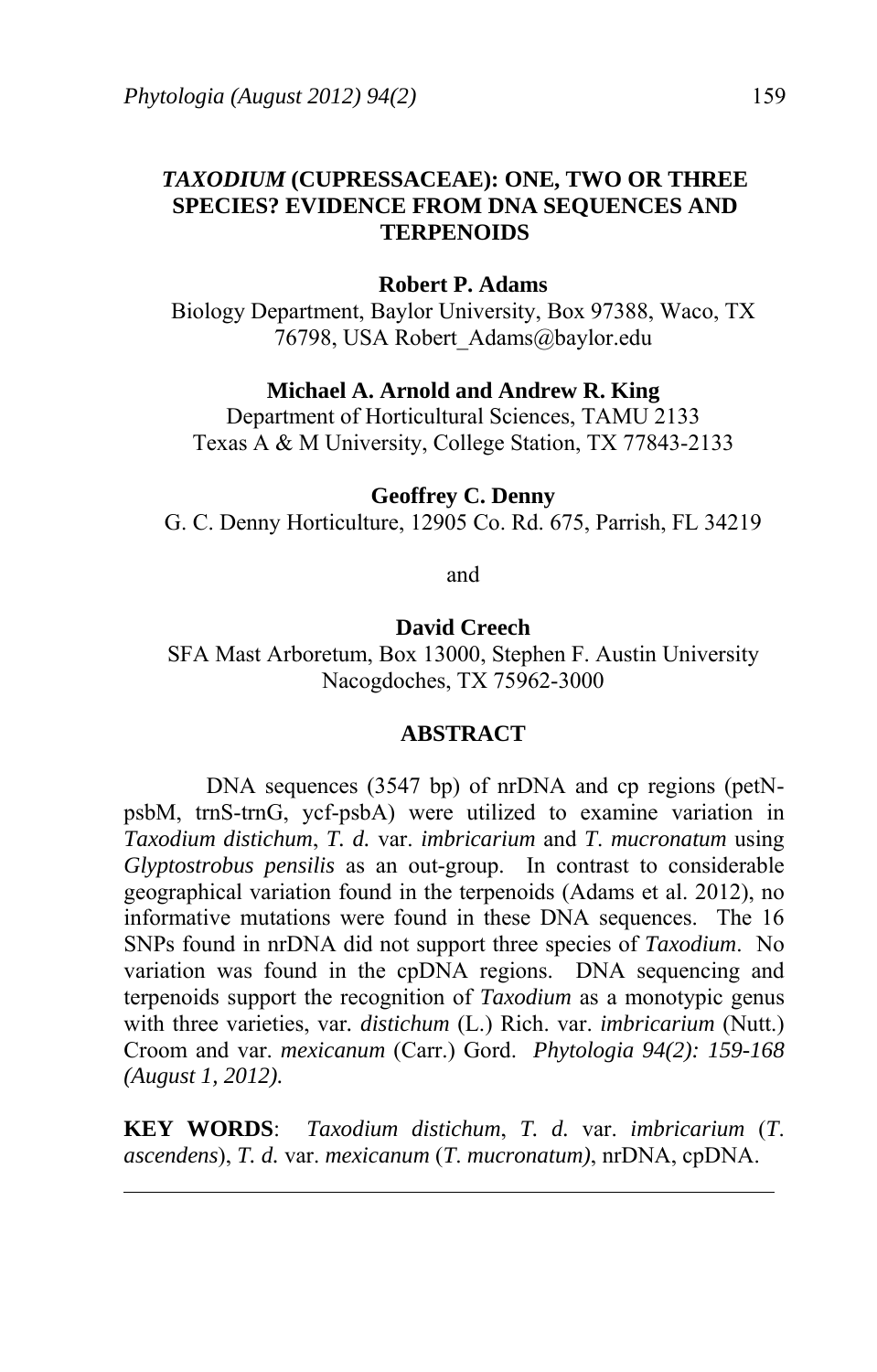*Taxodium* Rich. is a small genus with one to three species. Britton (1926), Dallimore and Jackson (1966) and Rehder (1940) recognized three species: bald cypress, *T. distichum* (L.) Rich, pond cypress, *T. ascendens* Brongn. and Montezuma or Mexican bald cypress, *T. mucronatum* Ten. Watson (1985) treated *T. ascendens* as *T. d*. var. *imbricarium* (Nutt.) Croom. Based on morphology, Farjon (2005) and Eckenwalder (2009) recognized *T. distichum*, *T. d*. var. *imbricarium* and *T. mucronatum*. However, Denny (2007) treated the genus as monotypic with one species, *T. distichum* and three varieties: var. *imbricarium* and var. *mexicanum* (Carr.) Gord. (= *T. mucronatum*). Denny (2007), and Denny and Arnold (2007), give a lucid discussion of the historical nomenclature of the genus.

 Recently, we reported on the leaf essential oils of *Taxodium distichum*, *T. d.* var. *imbricarium* (Adams et al. 2012). The geographical trends in the oils are shown in Fig. 1. *T. mucronatum* in



Figure 1. Contoured terpenoid similarities (from Adams et al. 2012). The number next to a contour line is the clustering similarity.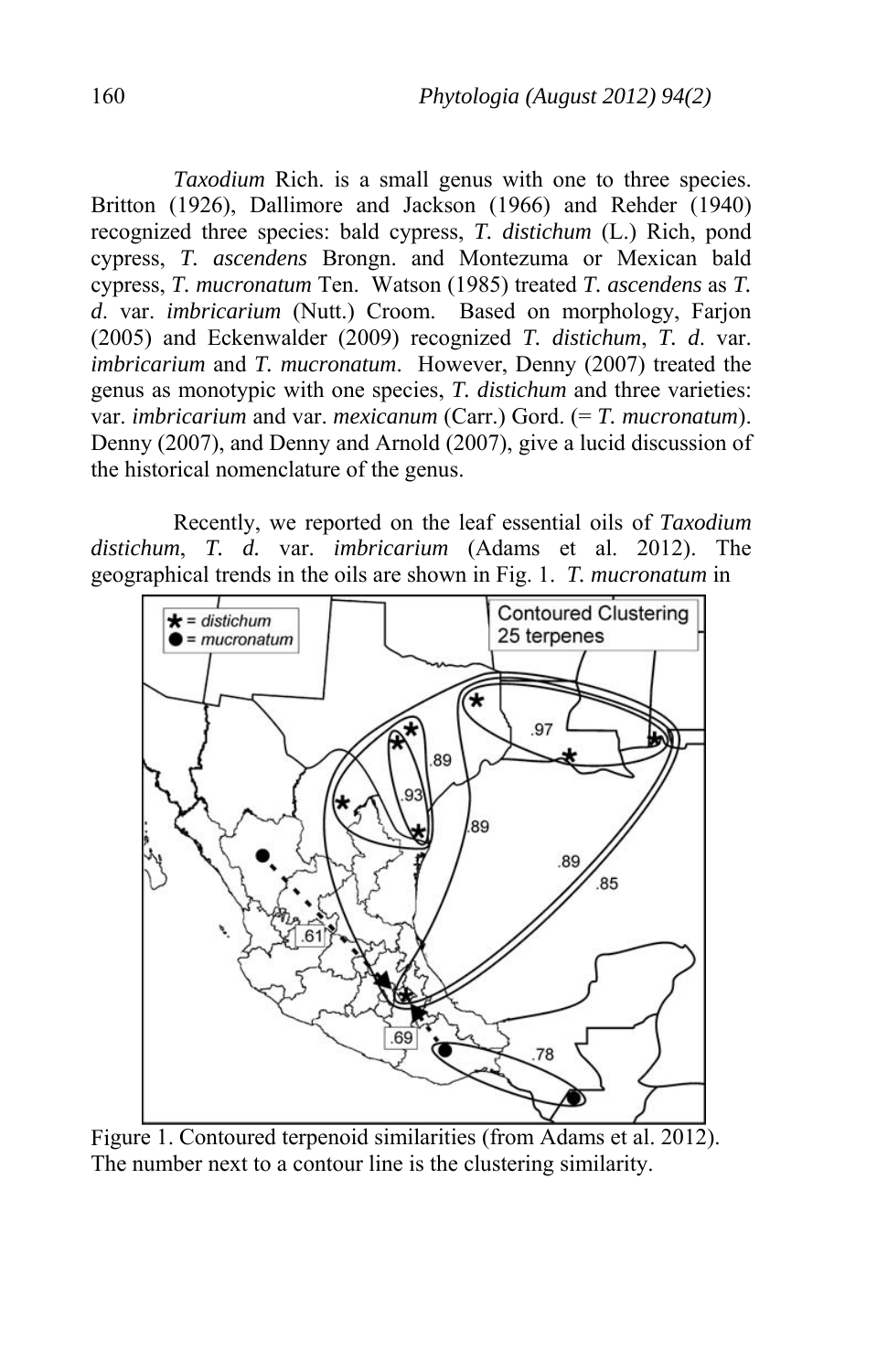Mexico appears to be of two oil types: Durango and Oaxaca-Guatemala. The oils of *T. distichum* are in two regional groups: South Central USA and Texas Hill Country - Rio Grande Valley. The oil of the putative *T. mucronatum* from Bolleros, MX is more similar to *T. distichum* than to any *T. mucronatum* in that study (Adams et al. 2012). Putative *T. d.* var. *imbricarium* from Fowl River, AL was found to have oil like *T. d*. var. *distichum* not like *T. d*. var. *imbricarium* from Tampa, FL. Both *T. d.* var. *distichum* and var. *imbricarium* were found to have chemical races: high/low α-pinene and low/high limonene/βphellandrene.

 The purpose of this paper to is to report on variation in DNA sequences (3547 bp) of nrDNA and three cp regions (petN-psbM, trnStrnG, ycf-psbA) and relate this DNA data to the taxonomy of *Taxodium*.

## **MATERIALS AND METHODS**

 Plant material: Seeds were collected by Denny (2007) in late summer and fall, 2003 and germinated and grown in containers in spring, 2004. Subsequently, seedlings were transplanted to the Texas A & M University Horticulture Farm, College Station, Texas (30⁰37'38.222" N, 96⁰22'18.505" W).

*T. mucronatum*: Rio Nazas, Durango, MX, MX2M, 25º 18' 36" N, 104º 38' 24" W, *Adams 12833-12837*; Rio Sabinas, Coah., MX, *Adams 13039-13043*, Bolleros, DF, MX, MX3M, 19º 30' 0" N, 98º 54' 36" W, *Adams 12838-12842;* Progreso, TX, MX5M, 26º 4' 12" N, 97º 54' 36" W, *Adams 12843-12847*.

*T. distichum*: Guadalupe River, TX, TX2D, 30º 4' 12" N, 99º 17' 24" W, *Adams 12848-12852*; Sabinal River, TX, TX5D, 29º 9' 36" N, 99º 28' 12" W, *Adams 12853-12857;* Lake Cherokee, TX, EP1D, 32º 20' 24" N, 94º 42' 0" W, *Adams 12858-12862;* Bayou Teche, LA, EP3D, 29º 5' 24" N, 91º 12' 6" W, *Adams 12863-12867*; Mobile Bay, AL, EP4D, 30º 36' 0" N, 87º 54' 36" W, *Adams 12868-12872*.

*T. distichum* var. *imbricarium*: Fowl River, AL, EP5I, 30º 27' 0" N, 99º 06' 36" W, *Adams 12873-12877*.

In addition, samples were collected from:

*T. distichum*: Hillsborough River, Hillsborough Co., FL, 28º 09' 05.15" N, 82º 13' 37.24" W, *Adams 12828*, Hillsborough River,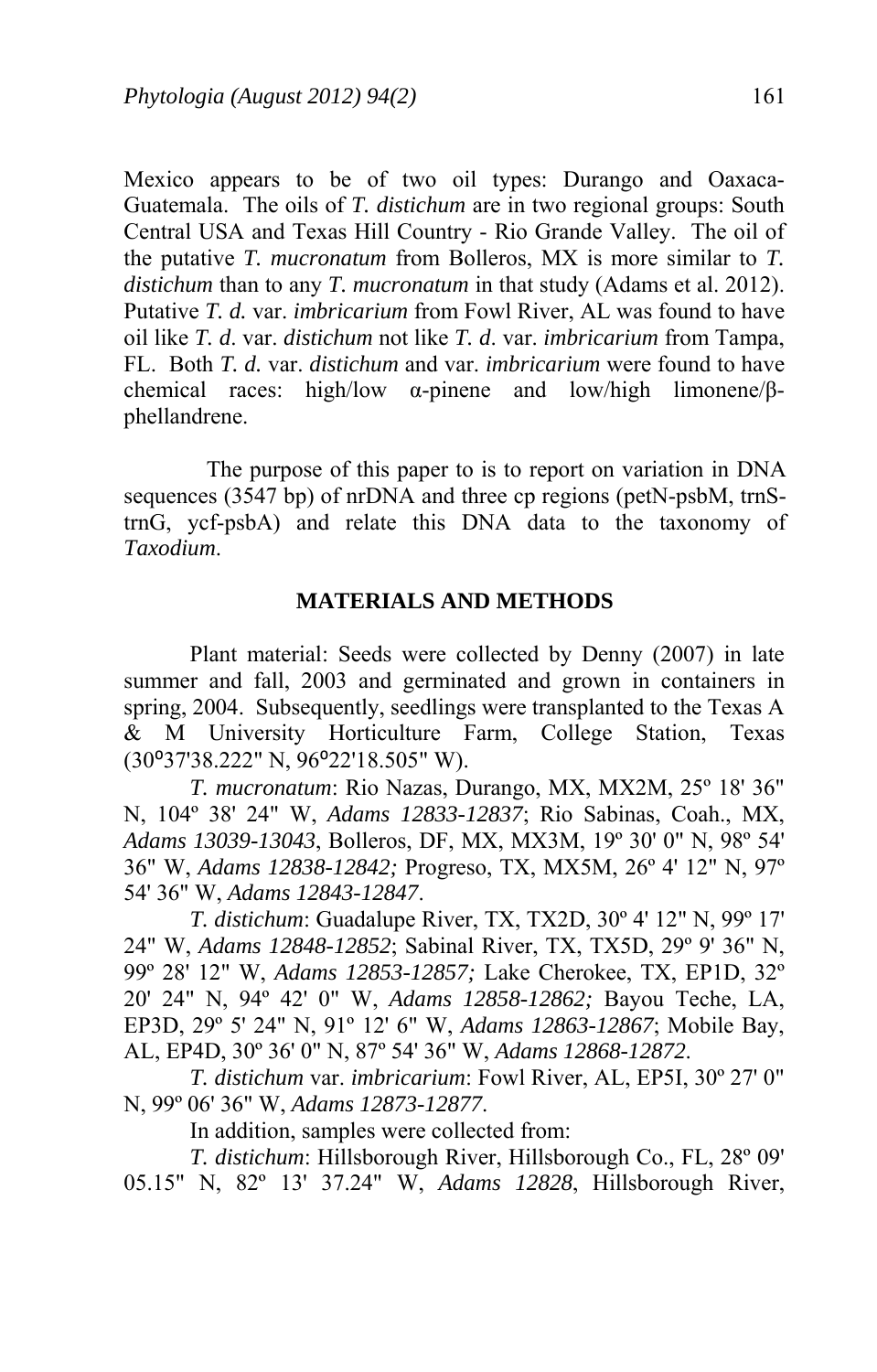Hillsborough Co., FL, 28º 01.164' N, 82º 27.881' W, *Adams 12829- 12830,* Hillsborough River, Hillsborough Co., FL, 27º 59.796' N, 82º 28.010' W, *Adams 12831-12832*;

*T. d.* var. *imbricarium*: edge of swamp, Hillsborough Co., FL, 28º 11' 39.80" N, 82º 30' 54.09" W, *Adams 12823-12827*.

 Seeds were removed from a herbarium specimen (TEX) of *M Veliz 17213*, 31 Aug 2006, Chimaltenango, Guatemala, Lab Acc. *12591* for DNA extraction.

 Specimens of *Glyptostrobus pensilis* K. Koch were obtained from the Stephen F. Austin State University, Mast Arboretum for use as an out-group to *Taxodium* (Kusumi et al. 2000). Voucher specimens are deposited in the Herbarium, Texas A & M University (for plot materials) and Baylor University (for Adams field collected materials).

 DNA Analysis - One gram (fresh weight) of the foliage was placed in 20 g of activated silica gel and transported to the lab, thence stored at -20 $\mathrm{^{\circ}C}$  until the DNA was extracted. DNA was extracted using the Qiagen DNeasy mini kit (Qiagen Inc., Valencia CA). PCR amplifications were performed in 30 µl reactions using 6 ng of genomic DNA, 1.5 units Epi-Centre Fail-Safe Taq polymerase, 15 µl 2x buffer E (petN-psbM, trnS-trnG) or K (nrDNA, ycf-psbA) (final concentration: 50 mM KCl, 50 mM Tris-HCl (pH 8.3), 200 µM each dNTP, plus Epi-Centre proprietary enhancers with  $1.5 - 3.5$  mM MgCl<sub>2</sub> according to the buffer used) 1.8 µM each primer. See Adams and Schwarzbach (2011) for the ITS, petN-psbM, and trnS-trnG primers utilized. Primers used for ycf exon 3 - spacer - psbA: ycf1843F GCT CCA AGC AAT TAT ATC GAA GCA CA; psbA2516R ATG ATC TTT ACT TCT GGT TCC GGT GA. The PCR reaction was subjected to purification by agarose gel electrophoresis (1.5% agarose, 70 v, 55 min.). In each case, the band was excised and purified using a Qiagen QIAquick gel extraction kit. The gel purified DNA band with the appropriate primer was sent to McLab Inc. (South San Francisco, CA) for sequencing. Sequences for both strands were edited and a consensus sequence was produced using Chromas, version 2.31 (Technelysium Pty Ltd.). Alignments and NJ trees were made using MAFFT (http://align.bmr.kyushu-u.ac.jp/mafft/). Minimum spanning networks were constructed from SNPs data using PCODNA software (Adams, 2009). Associational measures were computed using absolute compound value differences (Manhattan metric), divided by the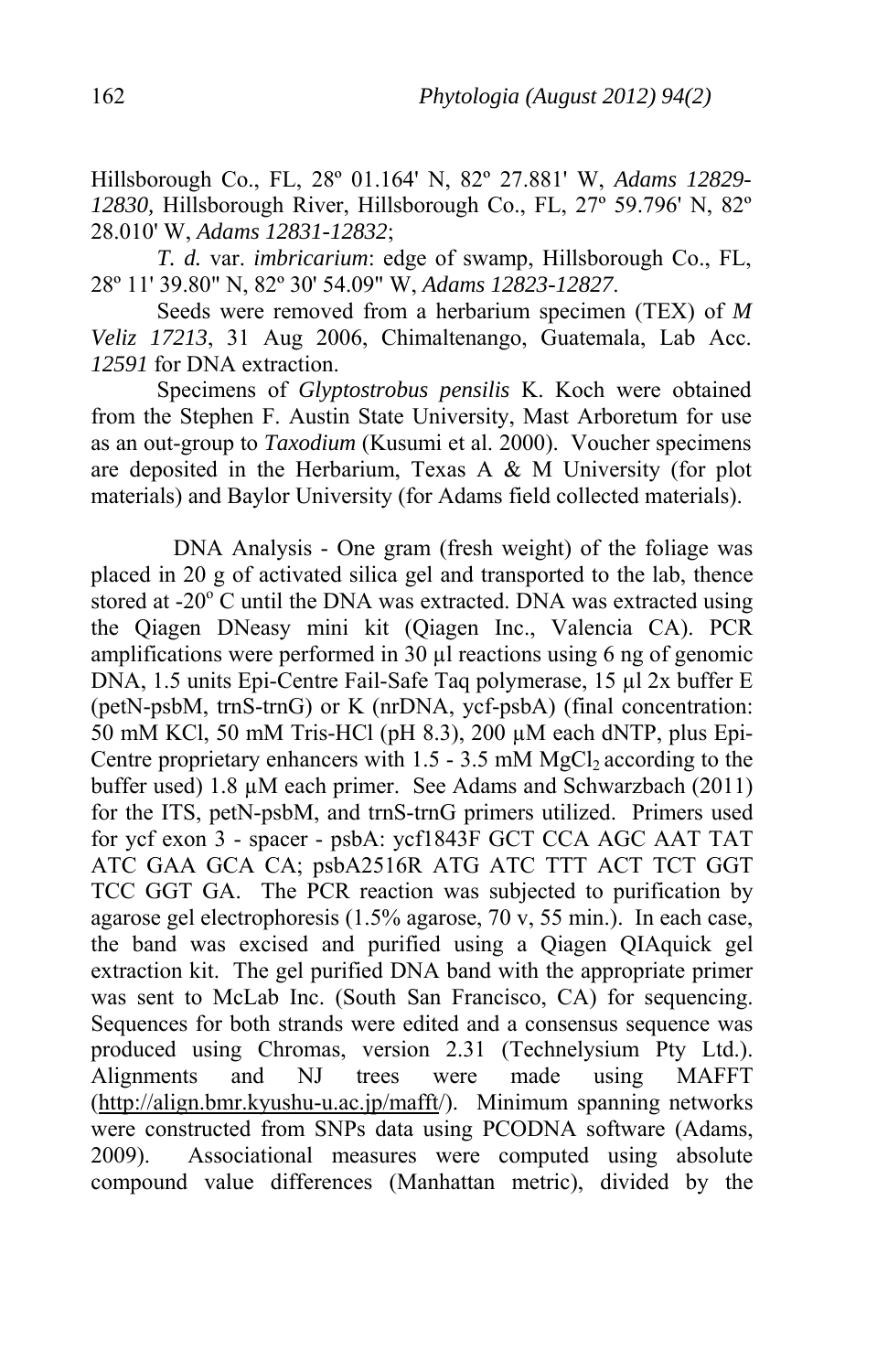maximum observed value for that compound over all taxa (= Gower metric, Gower, 1971; Adams, 1975). Principal coordinate analysis was performed by factoring the associational matrix based on the formulation of Gower (1966) and Veldman (1967).

# **RESULTS AND DISCUSSION**

 Sequencing nrDNA yielded 65 SNPs (4 single events) with 61 potentially informative SNPs. 55 of these SNPs differentiated *Glyptostrobus pensilis* from *Taxodium* (Fig. 2). For the remaining 15



Figure 2. Minimum spanning network based on 61 SNPs from nrDNA. The numbers next to the links are the number of SNPs.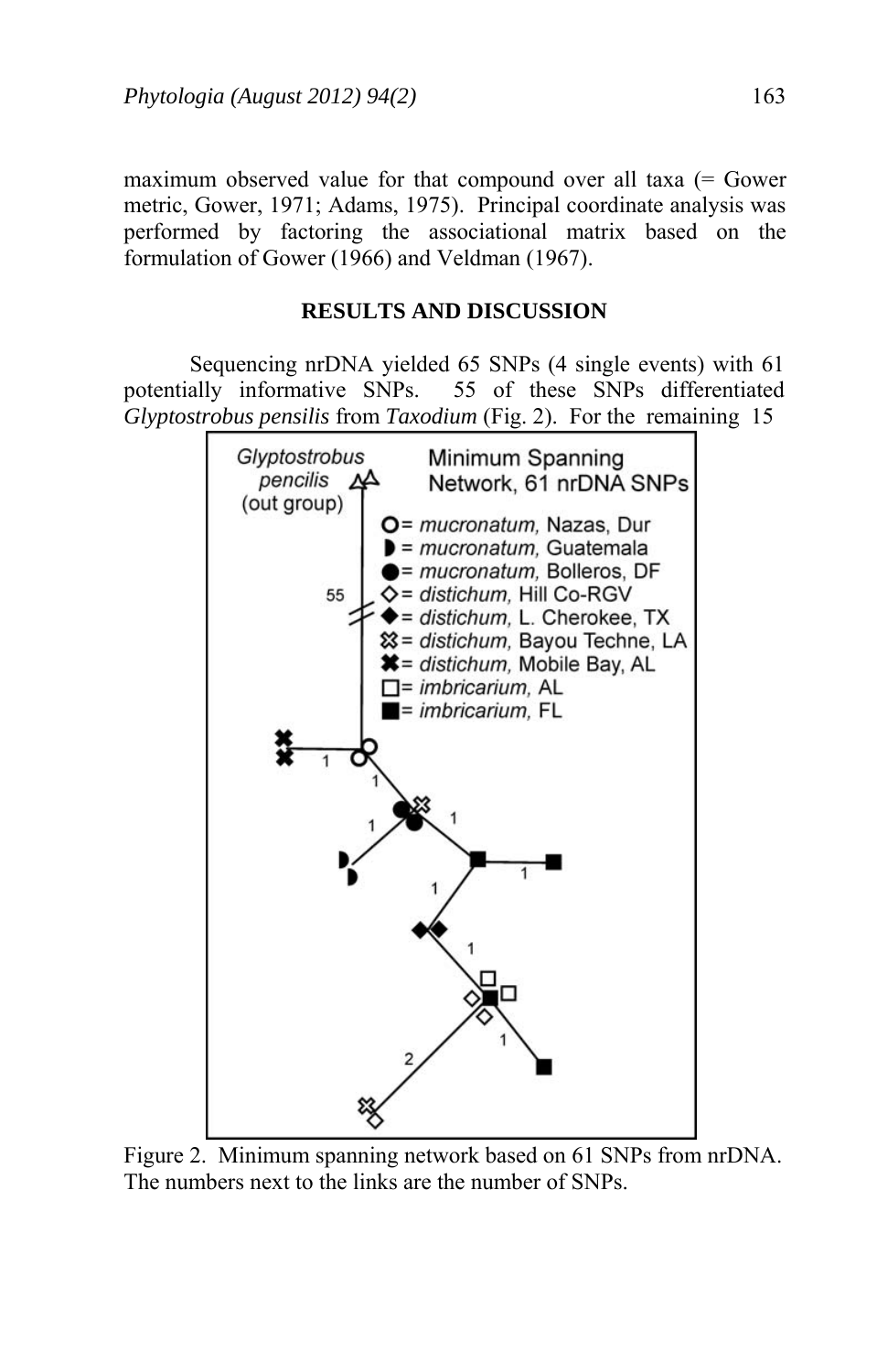SNPs, the pattern appears to be mostly random (Fig. 2). Although the *T. mucronatum* from Durango, Bolleros and Guatemala differ by only 1 SNP, they also differ by only one SNP from *T. distichum*, Mobile Bay, AL and *T. d*. var. *imbricarium*, FL. *Taxodium d.* var. *imbricarium*, FL is interspersed with *T. distichum*, Hill Country- RGV and Lake Cherokee, TX (Fig. 2). There is no apparent grouping of the three taxa.

 Sequencing of petN-psbM (955 bp) gave 14 informative SNPs (9 substitutions and 5 indels), all of which occurred between *Glyptostrobus* and *Taxodium*. There was no variation among the *Taxodium* accessions, except for a 63 bp insertion in var. *imbricarium* (FL, *Adams 12825*)

 The trnS-trnG intron (821bp) had 12 SNPs (9 substitutions and 3 indels). All 12 SNPs were between *Glyptostrobus* and *Taxodium*. No variation was found among the *Taxodium* accessions.

 Sequencing of ycf exon 3 - spacer - psbA (591bp) yielded 9 SNPs (8 substitutions and 1 indel). All 9 SNPs were between *Glyptostrobus* and *Taxodium*. No variation was found among the *Taxodium* accessions, except in the long stretch of poly mononucleotide Ts (imb = imbricarium, dist = distichum, muc = mucronatum): 19T - imb FL 12826; 18T - dist Guad R 12848; 17T dist 12864 AL, imb FL 12824, 12825, muc 12591 Guat., dist Sab R 12853, muc Bolleros 12838, 12839, muc Nazas 12833, 12834; 16T dist Progresso 12843; 15T - dist AL 12868, dist LA 12862, dist L. Cherokee 12858, 12861, imb AL 12873, 12874, imb FL 12823; and 14T - dist AL 12872. There seems no regional or taxonomic pattern in the length of the poly T section. It should be noted that poly mononucleotides of greater than 8-10 nucleotides are difficult to sequence due to slippage of the *Taq* enzyme. But in each instance, the poly T region was sequenced in both directions and the number of Ts verified in both sequences. This may just be a hyper-variable region with no taxonomic significance.

 Tsumura et al. (1999) used cleaved amplified polymorphic sequences (CAPS) to examine var. *distichum* and var. *imbricarium* in Florida (one population, Fargo, GA, was on the Georgia / Florida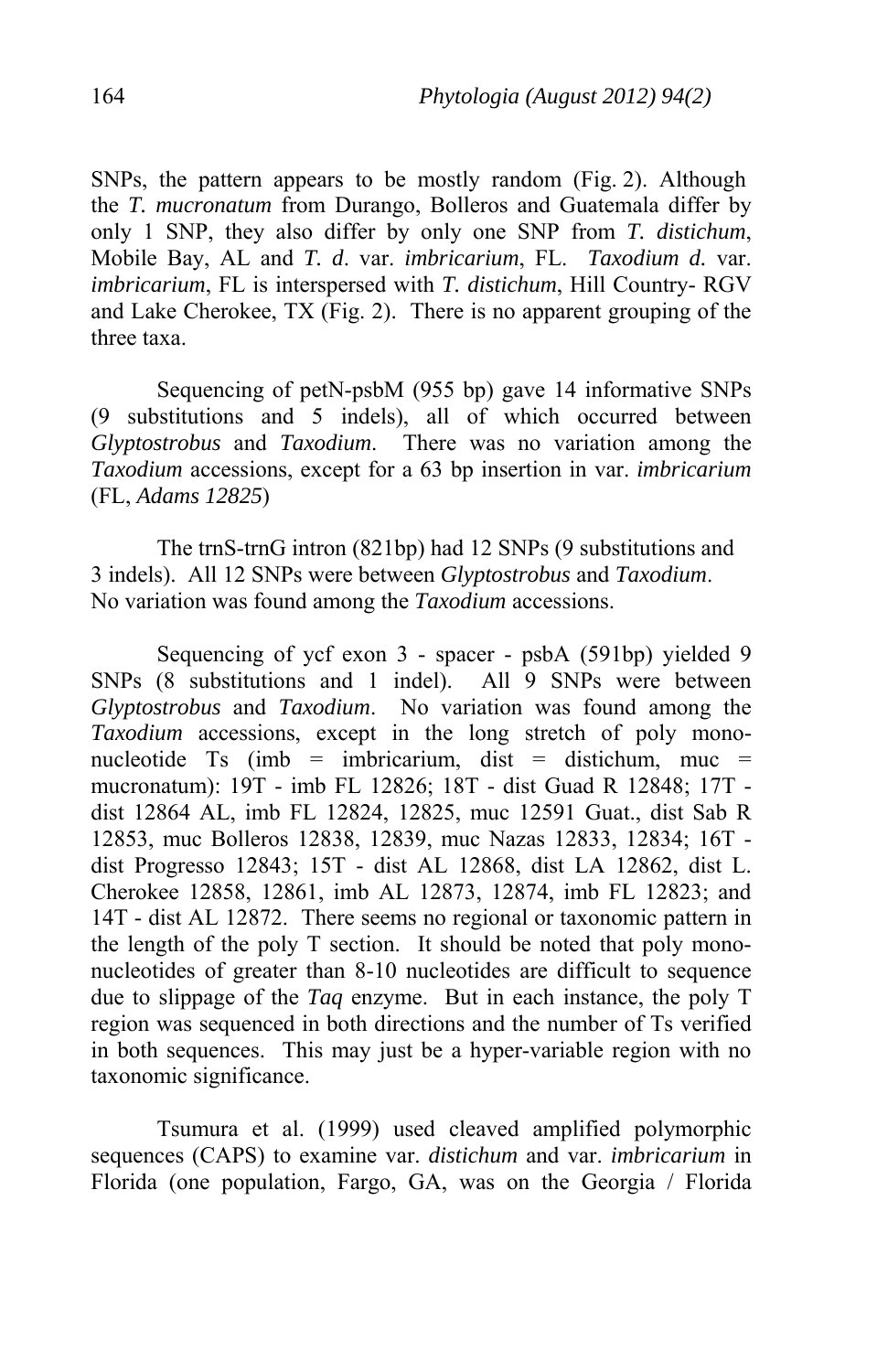border). They were able to classify each population of the two varieties except the Fargo, GA population that clustered by itself. They concluded that CAPS did support the recognition of varieties (var. *distichum* and var. *imbricarium*), but not distinct species.

 Kusumi et al. (2010) examined populational variation along the Mississippi River in *T. distichum,* plus one population of *T. d.* var. *imbricarium* near New Orleans. They did not comment on the taxonomic implications of their data.

 Lickey and Walker (2002) used allozymes to examine var. *distichum* and var. *imbricarium* and showed var. *imbricarium* to be somewhat distinct from var. *distichum* (clustering with var. *distichum* from Stone Mt., MS). A population of *T. mucronatum* (Sonora, MX) clustered well within *T. distichum*. Interestingly, they found that var. *distichum* from the Guadalupe River, TX had a unique allozyme pattern in their data set. They concluded that gene flow is occurring between the two varieties and that the taxa are likely varieties not species.

 In our previous study on leaf terpenoids, we found (Fig. 3) considerable differentiation in the Guatemala - Oaxaca, and Durango populations from the central group of *T. distichum* in the USA. The var. *imbricarium* from Florida was only slightly different from var. *distichum* in the south-central USA (Fig. 3, 0.90) as was the Hill country - RGV populations (Fig. 3, 0.86). The high similarity of the Bolleros (DF, MX) to south-central USA (Fig. 3, 0.88) may be due to the movement of germplasm by people as the trees are widely cultivated in Mexico. However, it is clear that there has been evolutionary differentiation in *Taxodium* of southern Mexico - Guatemala and Durango in the leaf terpenoids.

 In view of the lack of variation in the DNA sequences (4 gene regions, 3547 bp) found in this study, there is no support for the recognition of *T. ascendens* (*T. d.* var. *imbricarium*) and *T. mucronatum* as distinct species. In short, the present data supports the recognition of *Taxodium* as a monotypic genus with three varieties: var*. distichum* (L.) Rich.; var. *imbricarium* (Nutt.) Croom; and var. *mexicanum* (Carr.) Gord. as advocated by Denny and Arnold (2007).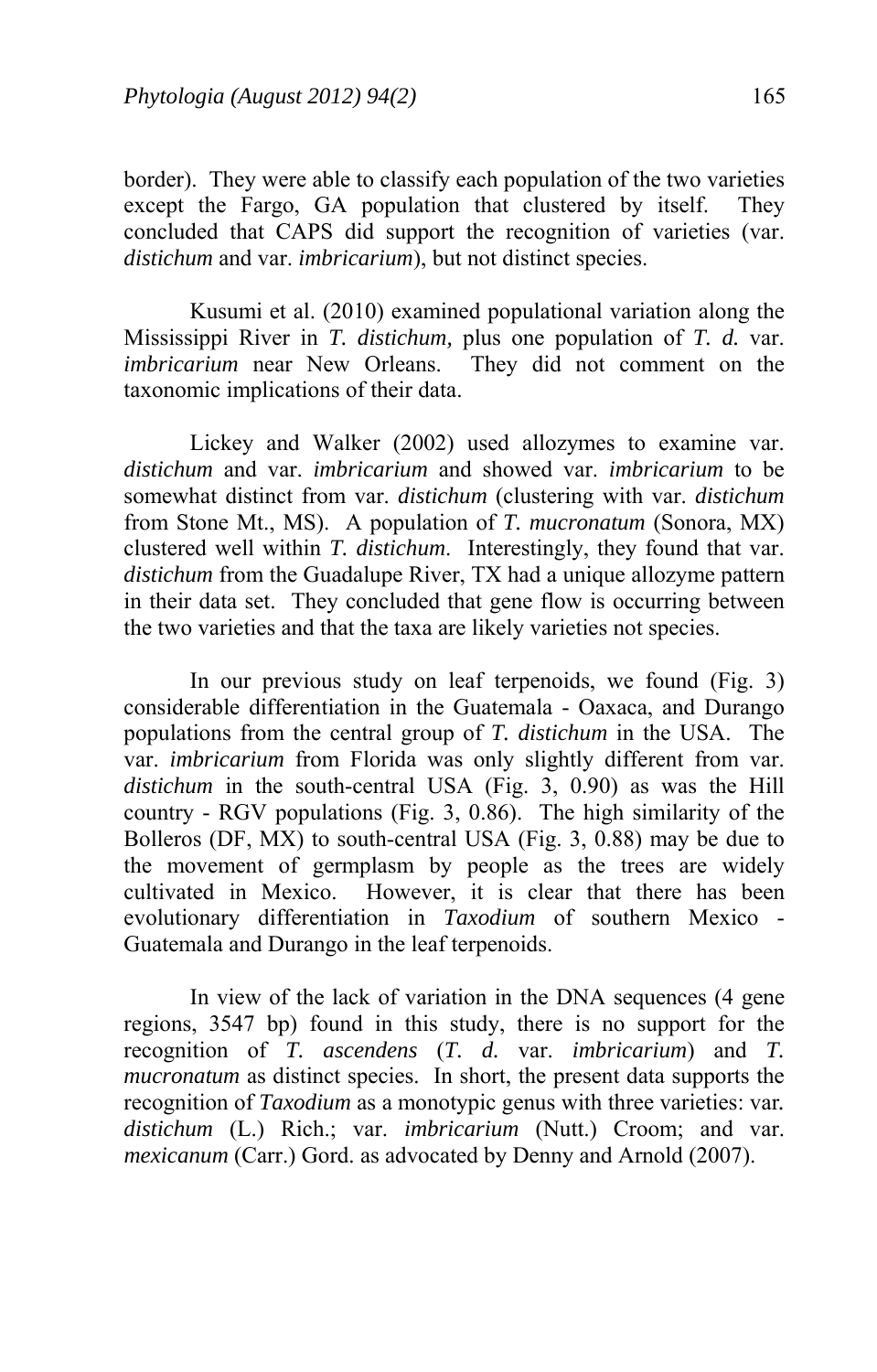

Figure 3. PCO based on 25 terpenes without intermediate terpene patterns. Adapted from Adams et al. (2012).

 Key to the varieties of *Taxodium distichum* (from Denny and Arnold, 2007):

| 1a. Determinate short shoots mostly ascending in a vertical plane; awl- |  |
|-------------------------------------------------------------------------|--|
| like leaves narrowly lanceolate, 2.5 - 10 mm long, appressed, and       |  |
|                                                                         |  |

- 1b. Determinate short shoots mostly spreading in a horizontal plane; flattened leaves narrowly linear, 5 - 15 mm long, divergent, and appearing two-ranked on shoots…….…………………………….2
- 2a. Leaves deciduous; branches (catkins) containing male cones, short and crowded, often divided into compact secondary branches…… ………………………………………………………var. *distichum*
- 2b. Leaves semi-evergreen; branches (catkins) containing male cones, long and slender, open, made up of single cones or clusters of several cones……………………………………....var. *mexicanum*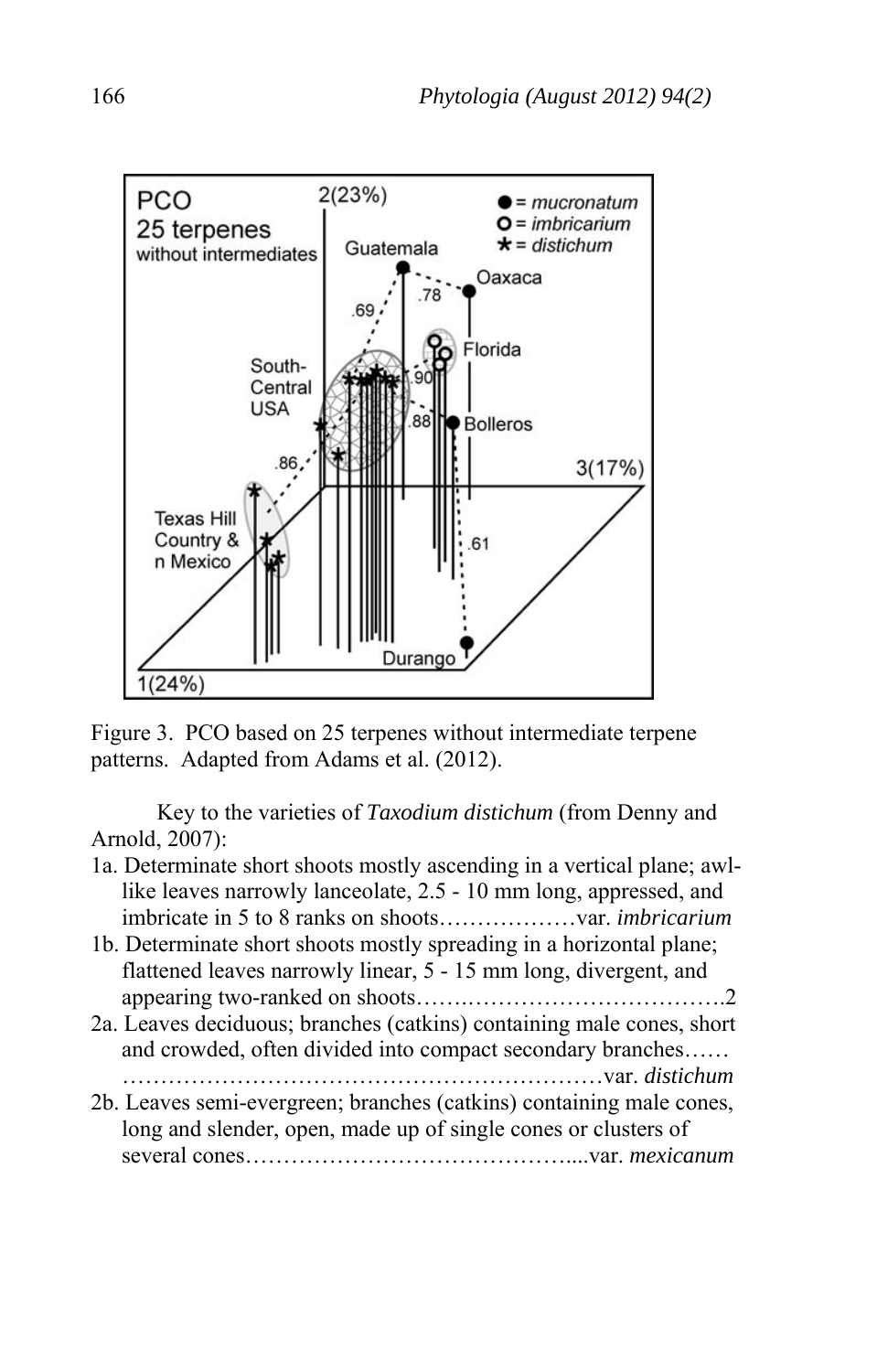#### **ACKNOWLEDGEMENTS**

Thanks to Andrea Schwarzbach and Billie Turner for reading the manuscript. Thanks to Randall Terry for providing information on ycf exon3 - spacer - psbA sequences that aided the development of primers in this study and to TEX for allowing the removal of seed from M Veliz *17213* for use in DNA extraction. This research was supported in part with funds from Baylor University. Field plots in College Station were supported in part by funds from Texas AgriLife Research and the Tree Research and Education Endowment Fund. Thanks to Tonya Yanke for lab assistance.



#### **LITERATURE CITED**

- Adams, R. P. 1975. Statistical character weighting and similarity stability. Brittonia 27: 305-316.
- Adams, R. P. 2009. Variation in *Juniperus durangensis* and related junipers (Cupressaceae): Analysis of nrDNA and petN SNPs. Phytologia 91(2):353-358.
- Adams, R. P. and A. E. Schwarzbach. 2011. DNA barcoding a juniper: the case of the south Texas Duval county juniper and serrate junipers of North America. Phytologia 93(1): 146-154.
- Adams, R. P., M. A. Arnold, A. R. King and G. C. Denny. 2012. Geographic variation in the leaf essential oils of *Taxodium* (Cupressaceae). Phytologia 94: 53-70.
- Britton, N. L. 1926. The swamp cypresses. J. NY Bot. Gard. 27: 205- 207.
- Dallimore, W. and A. B. Jackson. 1966. Handbook of Coniferae and Ginkgoaceae, 4th ed., Arnold Press, London.
- Denny, G. C. 2007. Evaluation of selected provenances of *Taxodium distichum* for drought, alkalinity and salinity tolerance. Ph. D. Dissertation, Texas A & M University, College Station, TX
- Denny, G. C. and M.A. Arnold. 2007. Taxonomy and nomenclature of bald cypress and Montezuma cypress: one, two, or three species? HortTechnology 17: 125-127.
- Eckenwalder, J. E. 2009. Conifers of the world. Timber Press, Portland, OR.